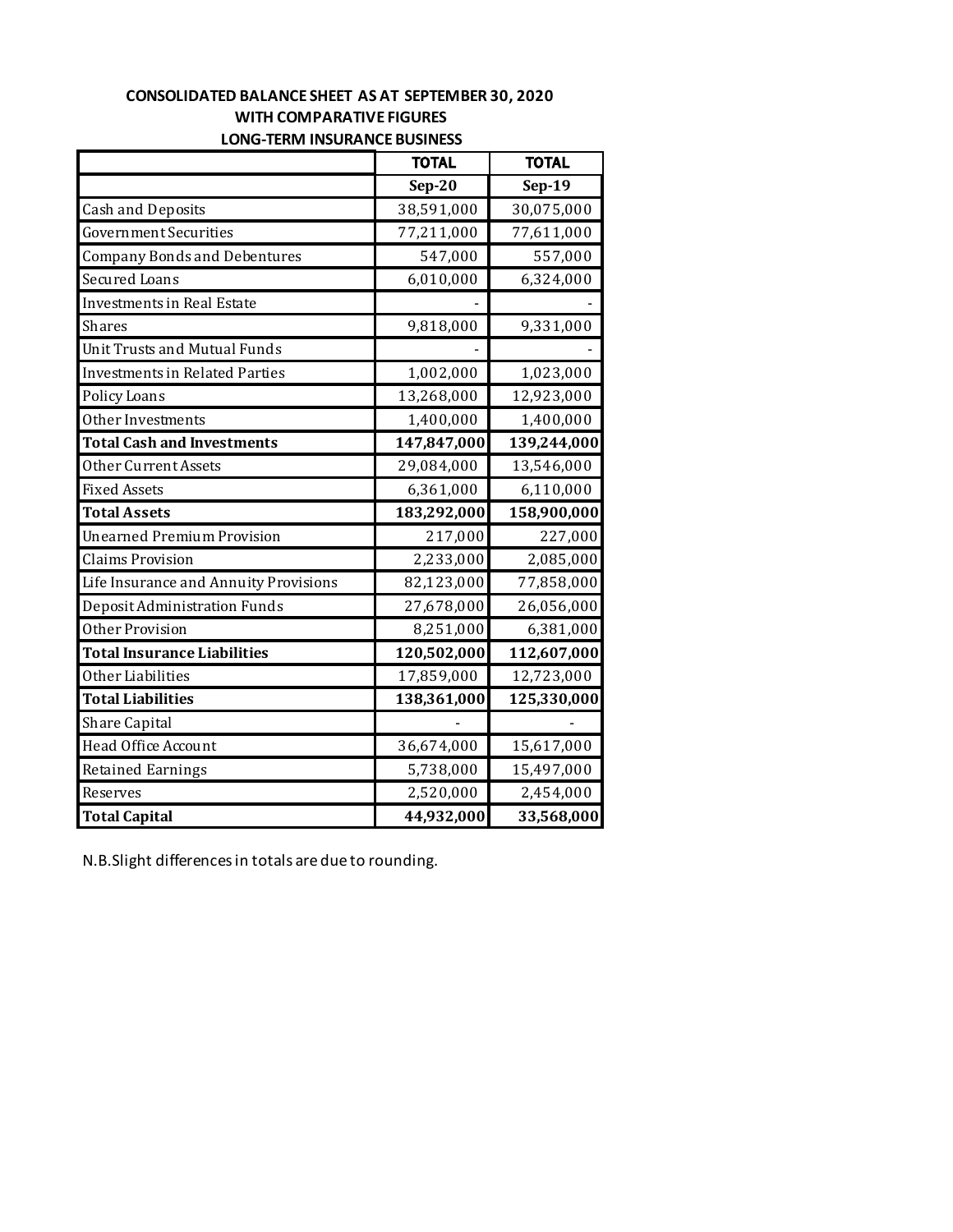#### **CONSOLIDATED INCOME STATEMENT AS AT SEPTEMBER 30, 2020 WITH COMPARATIVE FIGURES LONG-TERM INSURANCE BUSINESS**

|                               | <b>TOTAL</b> | <b>TOTAL</b> |  |
|-------------------------------|--------------|--------------|--|
|                               | $Sep-20$     | $Sep-19$     |  |
| Gross Premuims Written        | 21,833,000   | 36,085,000   |  |
| Reinsurance Assumed           |              |              |  |
| Reinsurance ceded             | 1,681,000    | 1,729,000    |  |
| <b>Net Premuims Written</b>   | 20,152,000   | 34,356,000   |  |
| Investment Income             | 4,535,000    | 5,706,000    |  |
| Other Revenue                 | 1,148,000    | 807,000      |  |
| <b>Total Revenue</b>          | 25,835,000   | 40,869,000   |  |
| <b>Policy Holder Benefits</b> | 15,600,000   | 22,427,000   |  |
| <b>Commission Expense</b>     | 3,039,000    | 2,639,000    |  |
| Management expense            | 6,926,000    | 6,853,000    |  |
| Other Expenses                | 777,000      | 971,000      |  |
| <b>Total Expenses</b>         | 26,342,000   | 32,890,000   |  |
| Net Income before Tax         | (507,000)    | 7,979,000    |  |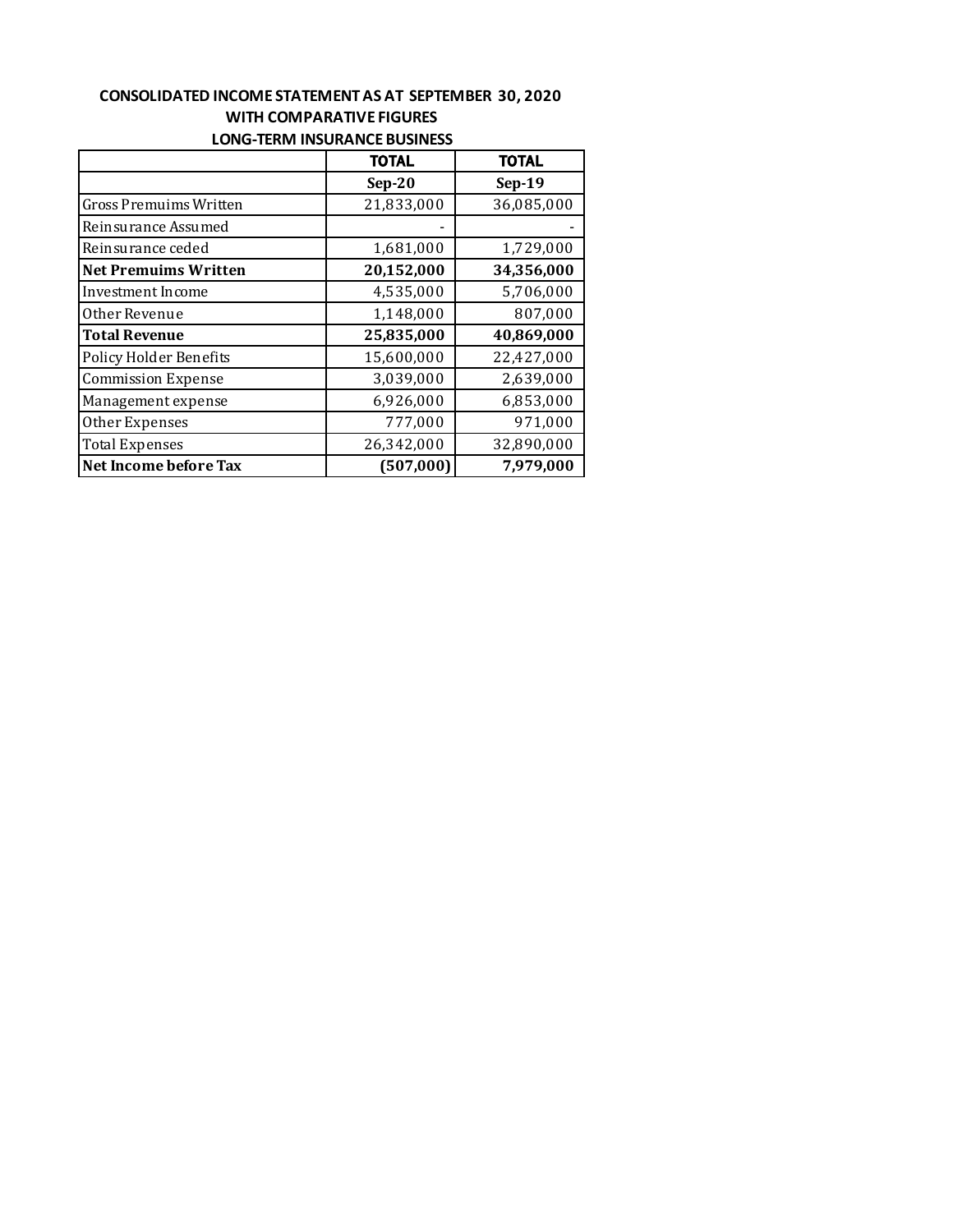#### **CONSOLIDATED BALANCE SHEET AS AT SEPTEMBER 30, 2020 WITH COMPARATIVE FIGURES GENERAL INSURANCE BUSINESS**

|                                        | <b>TOTAL EC\$</b> | <b>TOTAL EC\$</b> |
|----------------------------------------|-------------------|-------------------|
|                                        | 2020              | 2019              |
| <b>ASSETS</b>                          |                   |                   |
| <b>Cash and Deposits</b>               | 29,652,513        | 32,501,395        |
| <b>Government Securites</b>            | 25,150,497        | 26,863,235        |
| <b>Company Bonds and Debentures</b>    | 275,000           | 686,000           |
| <b>Secured Loans</b>                   | 161,000           | 161,000           |
| <b>Investments in Real Estate</b>      | 4,522,720         | 4,029,000         |
| Shares                                 | 103,000           | 103,000           |
| <b>Investments in Related Parties</b>  | 1,696,528         | 3,214,144         |
| Other Investments                      | 3,776,498         | 3,261,498         |
| <b>Total Cash and Investments</b>      | 65,337,756        | 70,819,272        |
| Other Current Assets                   | 36,836,379        | 34,833,490        |
| <b>Fixed Assets</b>                    | 10,257,715        | 9,721,283         |
| <b>Total Assets</b>                    | 112,431,850       | 115,374,045       |
| <b>Unearned Premuim Provision</b>      | 21,455,203        | 23,396,542        |
| <b>Claims Provision</b>                | 11,338,780        | 11,882,031        |
| Other Provision                        | 8,940,333         | 5,922,779         |
| <b>Total Insurance Liabilities</b>     | 41,734,316        | 41,201,352        |
| Other Liabilities                      | 16,431,476        | 15,799,198        |
| <b>Total Liabilities</b>               | 58,165,792        | 57,000,550        |
| Share Capital                          | 5,900,150         | 5,900,150         |
| Head Office Account                    | 73,000            | 8,380,930         |
| <b>Retained Earnings</b>               | 40,589,905        | 36,887,417        |
| Reserves                               | 7,702,000         | 7,201,000         |
| <b>Total Capital</b>                   | 54,265,055        | 58,369,497        |
| <b>TOTAL LIABILITIES &amp; CAPITAL</b> | 112,430,847       | 115,370,047       |

N.B.Slight differences in totals are due to rounding.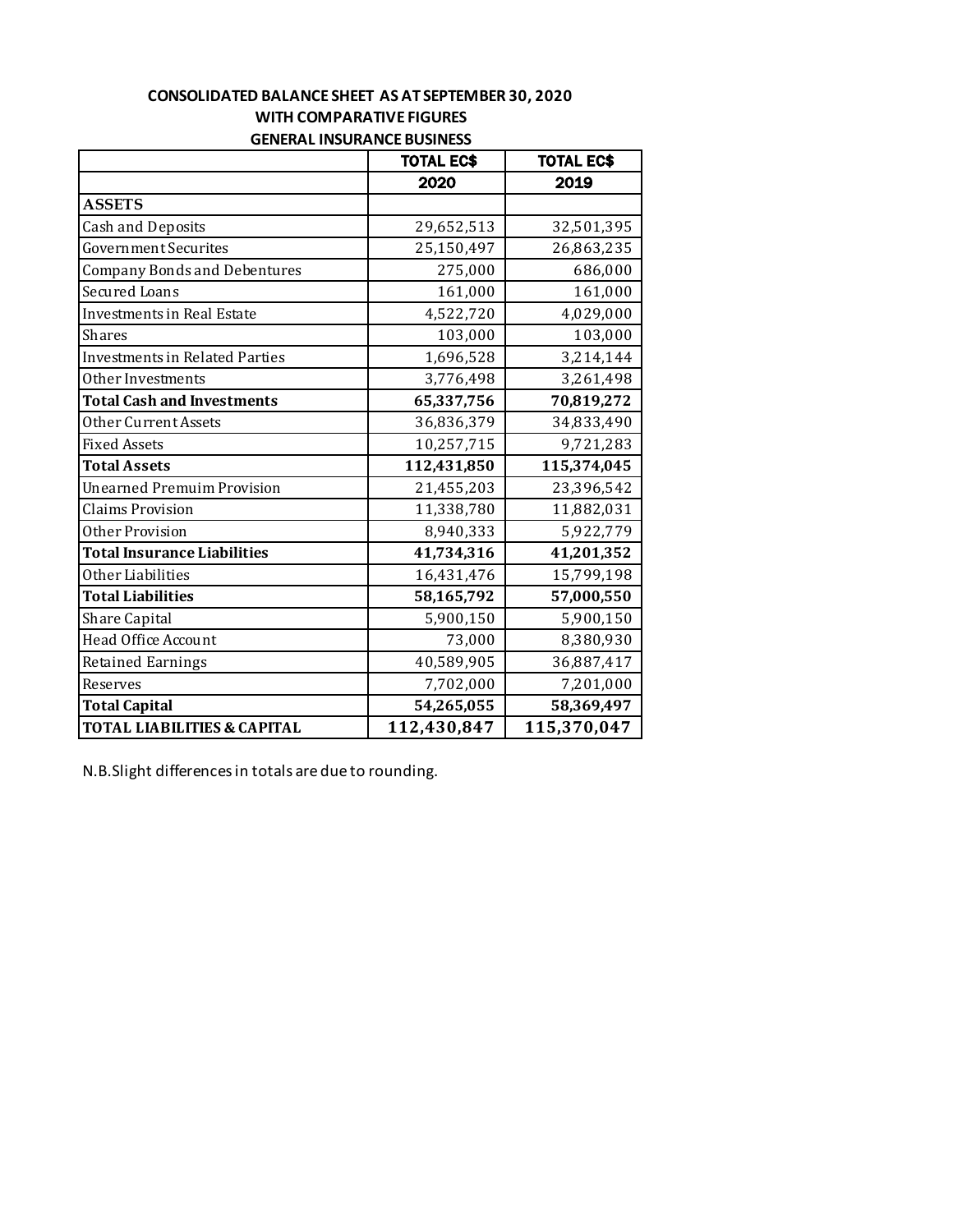| WITH COMPARATIVE FIGURES           |                  |                  |  |
|------------------------------------|------------------|------------------|--|
| <b>GENERAL INSURANCE BUSINESS</b>  |                  |                  |  |
|                                    | <b>TOTAL ECS</b> | <b>TOTAL ECS</b> |  |
|                                    | $Mar-20$         | Mar-19           |  |
| <b>INCOME</b>                      |                  |                  |  |
| Gross Premuim Written              | 53,188,734       | 50,329,879       |  |
| Premuims Ceded                     | 30,343,255       | 26,868,052       |  |
| <b>Net Premuims Written</b>        | 22,845,479       | 23,461,827       |  |
| Change in unearned premuims        | (1, 173, 040)    | 106,778          |  |
| <b>Net Premuims Earned</b>         | 24,018,519       | 23,355,049       |  |
| Claims expense                     | 10,936,033       | 12,630,513       |  |
| <b>Net Commission Expense</b>      | (699, 204)       | 232,941          |  |
| Management expense                 | 6,240,848        | 6,342,588        |  |
| <b>Total Underwriting Expenses</b> | 16,477,677       | 18,740,160       |  |
| <b>Underwriting Income</b>         | 7,540,842        | 4,614,889        |  |
| Investment Income                  | 1,116,196        | 1,153,170        |  |
| Other Income                       | 309,446          | 620,173          |  |
| Other Expenses                     | (1, 385, 487)    | 457,487          |  |
| Net Operating Income before Tax    | 7,580,997        | 5,930,745        |  |
| Tax                                | 2,451,694        | 3,161,015        |  |

**Net Income 5,129,303 2,769,730** 

# **CONSOLIDATED INCOME STATEMENT AS AT SEPTEMBER 31, 2020 WITH COMPARATIVE FIGURES**